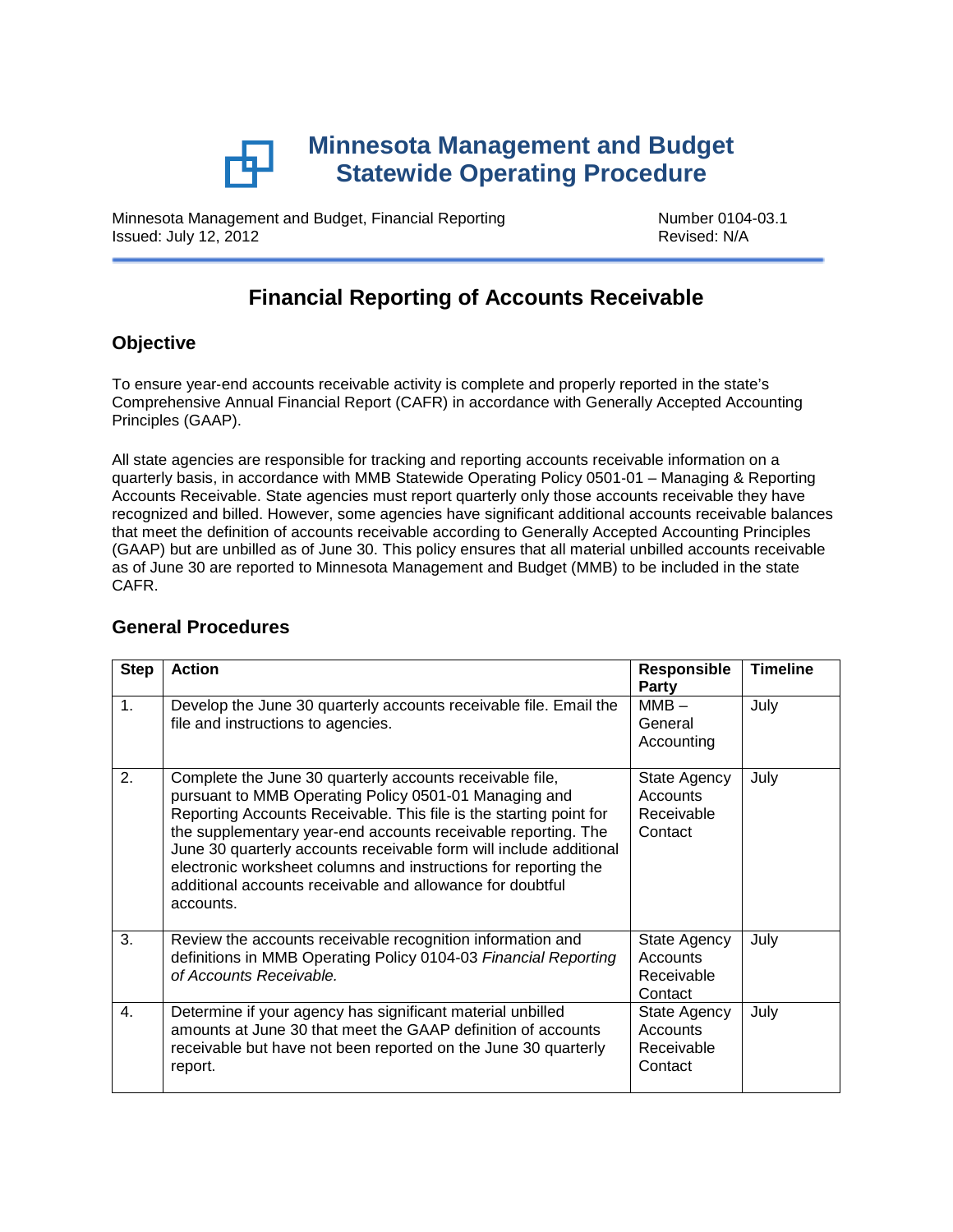| <b>Step</b> | <b>Action</b>                                                                                                                                                                                                                                                                                   | Responsible<br><b>Party</b>                                                                     | <b>Timeline</b> |
|-------------|-------------------------------------------------------------------------------------------------------------------------------------------------------------------------------------------------------------------------------------------------------------------------------------------------|-------------------------------------------------------------------------------------------------|-----------------|
| 5.          | If significant unbilled amounts exist, complete the supplementary<br>worksheet columns provided as part of the June 30 quarterly file.                                                                                                                                                          | <b>State Agency</b><br>Accounts<br>Receivable<br>Contact                                        | July            |
| 6.          | Conduct an analysis of accounts receivable activity and<br>determine the appropriate amount to be reported for the<br>allowance for doubtful accounts.                                                                                                                                          | State Agency<br>Accounts<br>Receivable<br>Contact                                               | July            |
| 7.          | Prior to submission to MMB, review the file to ensure it is<br>complete and accurate. Document this review in writing and<br>complete the agency certification portion of the file. The person<br>reviewing and approving the file should be different from the<br>person performing steps 1-6. | State Agency<br>Accounting<br>Coordinator<br>or manager<br>overseeing<br>accounts<br>receivable | July            |
| 8.          | Submit the supplementary information electronically with the<br>June 30 quarterly accounts receivable to MMB General<br>Accounting.                                                                                                                                                             | State Agency<br><b>Accounts</b><br>Receivable<br>Contact                                        | July/August     |
| 9.          | Review the June 30 quarterly report for accuracy and<br>reasonableness.                                                                                                                                                                                                                         | <b>MMB</b><br>General<br>Accounting                                                             | August          |
| 10.         | Include June 30 receivable information in the state's<br>Comprehensive Annual Financial Report (CAFR).                                                                                                                                                                                          | <b>MMB</b><br>General<br>Accounting                                                             | September       |

### **Forms**

MMB General Accounting provides a file to each agency quarterly. Contact <u>GeneralAcctg.MMB@state.mn.us</u> if you did not receive the file or have questions.

### **Related Policies and Procedures**

[MMB Statewide Operating Policy 0104-03 Financial Reporting of Accounts Receivable](http://mn.gov/mmb-stat/documents/accounting/fin-policies/chapter-1/0104-03-financial-reporting-ar-policy.pdf) (http://mn.gov/mmb-stat/documents/accounting/fin-policies/chapter-1/0104-03-financial-reporting-arpolicy.pdf)

[MMB Statewide Operating Policy 0501-01, Managing and Reporting Accounts Receivable](http://mn.gov/mmb-stat/documents/accounting/fin-policies/chapter-1/0105-01-indirect-cost-policy.pdf) (http://mn.gov/mmb-stat/documents/accounting/fin-policies/chapter-1/0105-01-indirect-cost-policy.pdf)